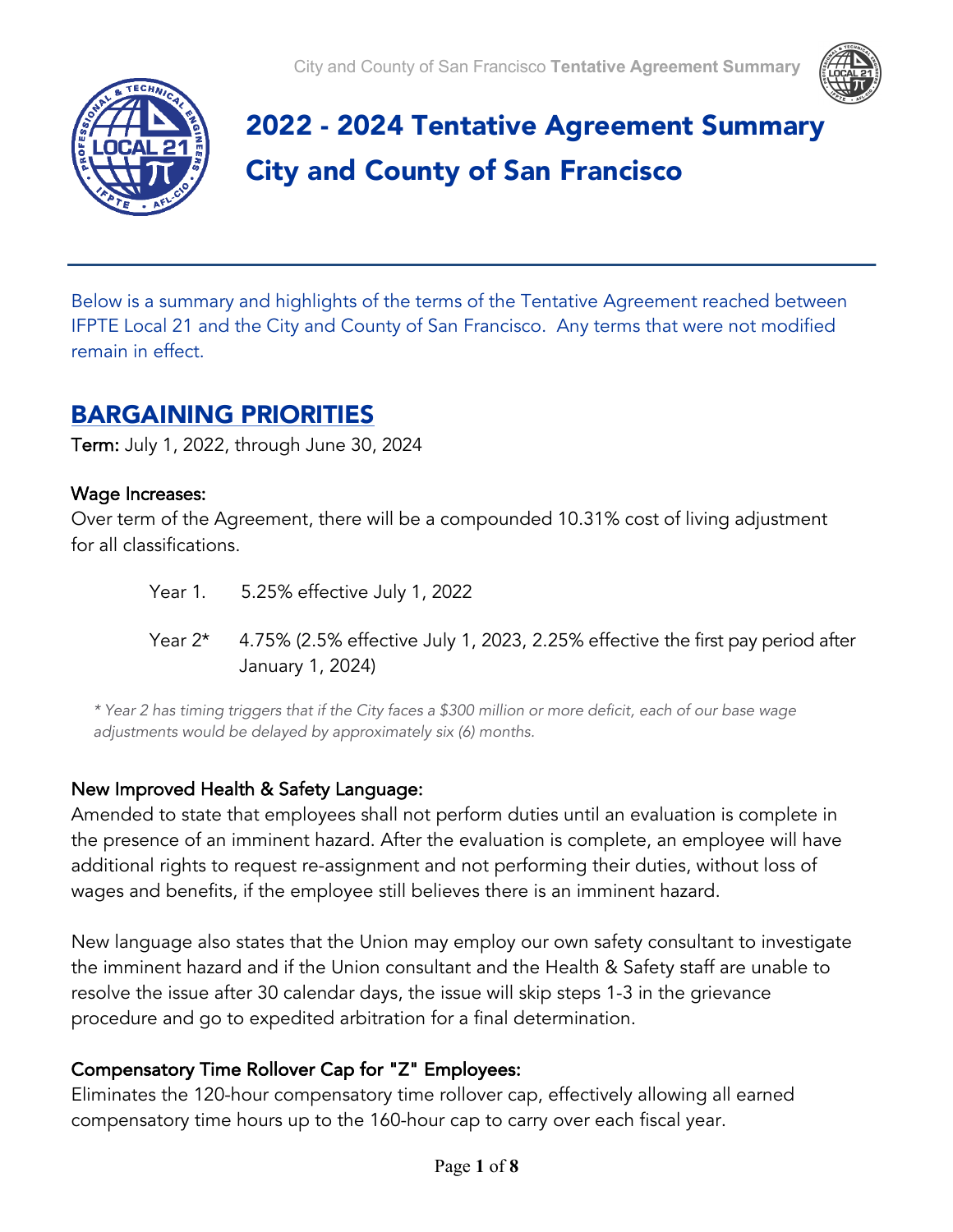

## Category 18 Conversion from Temporary to Permanent:

By December 31, 2023, those that are improperly classified as TEX or PEX will be converted to a PCS position through a process.

## Telecommute Appeal Rights:

Telecommuting arrangements will not be denied or ended for arbitrary or capricious reason(s). An employee who meets the eligibility criteria and program guidelines may apply to participate in the TPP for a maximum of two (2) days each week, coming to work in person three (3) days each week. Employees may telecommute more than two (2) days per week, subject to the approval of the Appointing Officer and the Human Resources Director. Telecommuting arrangements will not be denied or ended for arbitrary or capricious reason(s). In the event a represented employee has a good faith belief that a telecommuting request is denied for an arbitrary or capricious reason, or that an existing telecommuting agreement was terminated for an arbitrary or capricious reason, the member may appeal the decision to the City's Director of Human Resources, whose decision shall be final and binding.

## Committee on Diversity, Equity, and Inclusion (DEI Committee):

The Committee on Diversity, Equity, and Inclusion (DEI Committee) was made permanent and will meet quarterly to discuss issues related to employees represented by the Union. The Union shall develop the meeting agendas, and may discuss issues of diversity, equity, and inclusion in City employment including, but not limited to, the recommendations in the June 2021 "Gould Report." Agenda items may also include: recommendations on equity in hiring (including hiring panels), onboarding, staff development, and career advancement processes and practices. Additionally, the Government Alliance of Race and Equity (GARE) program will continue for the term of the Agreement.

## **BENEFITS**

## Employee Development Fund (EDF):

Unused EDF funds will now be carried to the next fiscal year. Language clarified that employees who work at least 20 hours per week for one year of continuous service as a City employee are eligible to use these funds.

## Holidays:

Juneteenth on June 19th added to the list of recognized holidays. Columbus Day on the second Monday in October has been renamed to "Indigenous Peoples Day, Italian American Heritage Day."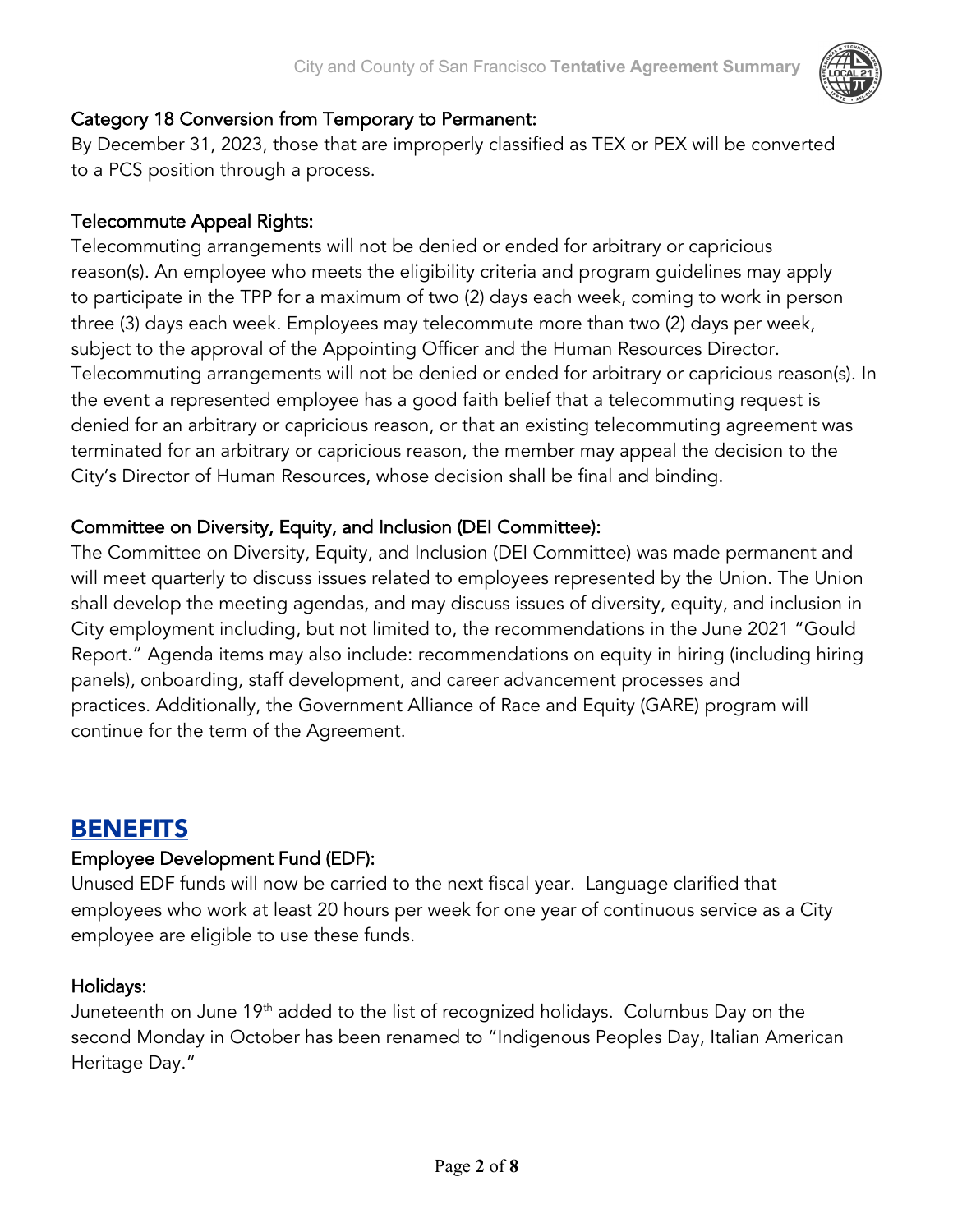## Saturday Holiday:

Added language to provide employees who work on a holiday that is observed on a Friday, with the option to take a day off in the next fiscal year, in addition to the current year.

## EMPLOYMENT CONDITIONS

#### Acting Assignment:

Language added stating that: Acting assignments are not intended to exceed six (6) months except to the extent required to backfill a position where the incumbent is on approved leave. When an acting assignment exceeds six (6) months, the relevant department shall, within fourteen (14) calendar days, provide a written report to the Department of Human Resources explaining why the position has not been filled through the merit-based exam process.

#### Anti-Discrimination:

Amended language to allow discrimination complaints to happen through all avenues listed below and the employee no longer has to select only one path:

- Grievance and arbitration procedures in MOU
- Civil Service Rules
- City Administrative Code
- Federal or state law

## Nondiscrimination:

Added language to ensure that DHR EEO offers a complainant an intake interview within 30 days of DHR receiving a complaint within their jurisdiction.

#### Flexible Staffing:

Added language that acknowledges that Flexible Staffing Program allows for promotion and career advancement of qualified and successful incumbents. Departments are encouraged to consider the Flexible Staffing Program whenever possible.

## Human Services Department of Disability and Aging Services Caseloads:

At the request of the Union, within the first fiscal year quarter of this Agreement, the Human Services Agency's Department of Disability and Aging Services (DAS) shall meet with represented members assigned to the Public Guardian, Public Administrator, and Representative Payee Programs to discuss caseloads.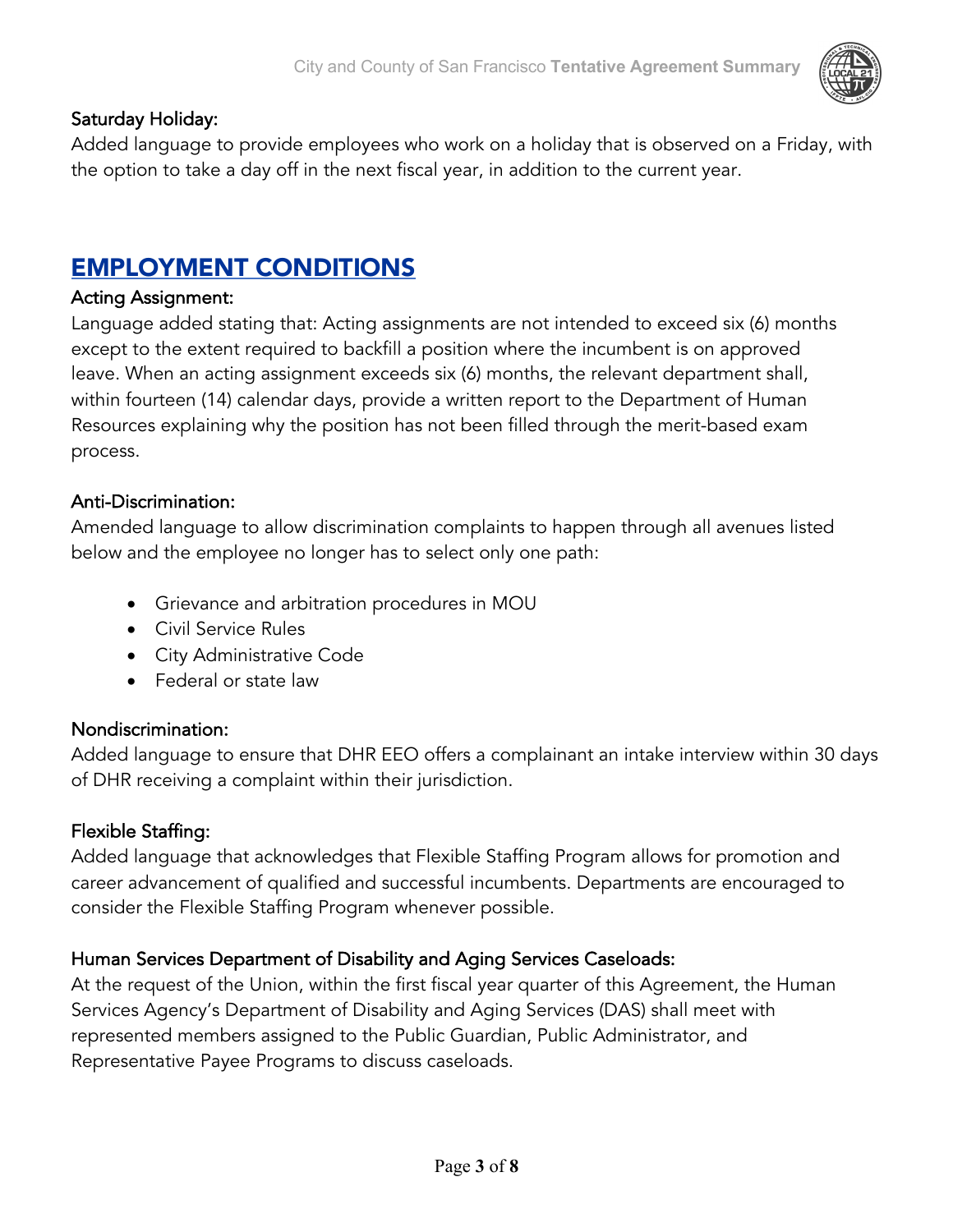## Implicit Bias Training:

Increased our number of spots for the implicit bias training to 200 spots for the duration of the current agreement. Added that hiring managers have priority for this training in addition to supervisory employees. Also added language that our Union and the City shall meet and work cooperatively to develop a schedule of trainings.

## New Employee Orientation:

Language added to this section to clarify that the orientation also applies to employees who have promoted or transferred into our bargaining unit. The time to meet with new employees has increased from 30 minutes to up to 45 minutes. Clarified that the Union presentation can be the final item on the agenda, but all bargaining unit participants still need to be present. Additionally, if ten or more employees are in attendance at the orientation, we can bring an additional Union member to help present.

## Protective Footwear/Clothing:

Employees who are required to wear protective footwear will now be reimbursed up to \$200 annually for a pair of protective footwear.

#### Reasonable Accommodation:

Amended language to allow reasonable accommodation appeals to happen through all avenues listed below and the employee no longer has to select only one path:

- Human Resources Director
- Grievance and arbitration procedures in MOU
- Civil Service Rules
- City Administrative Code
- Federal or state law

## Tech Hire - 9976 Appointments:

The Union and the City will agree to meet and discuss the use of the Category 12 Technology Expert I - 9976 appointments.

## SALARY/PREMIUMS/CERTIFICATES/DIFFERENTIALS

#### Appendix C, CIP Addendum:

The Capital Improvement Plan Projects MOU Addendum (Appendix C) and related provisions (Article III. Section B. Part 6.), have been extended until June 30, 2024.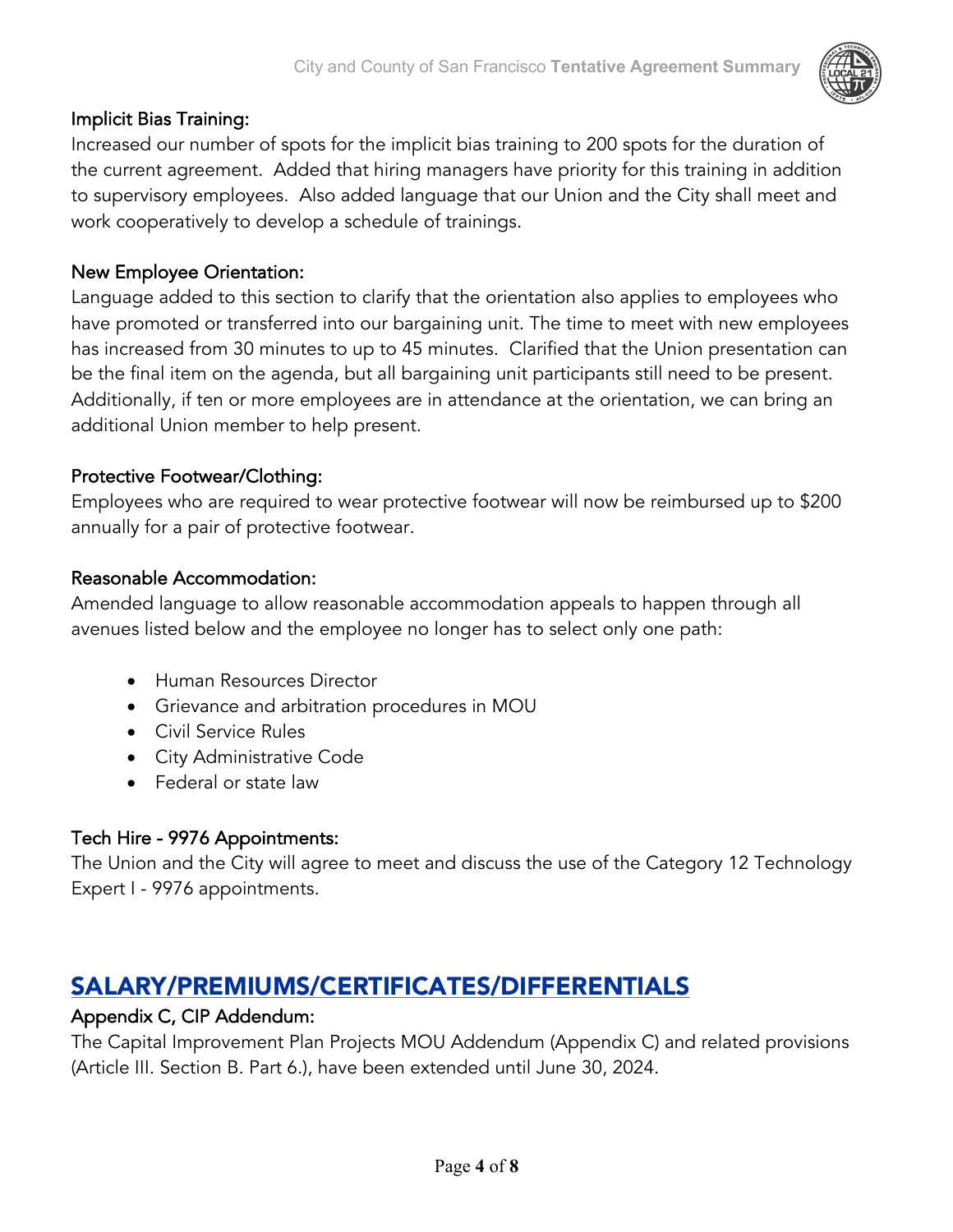## Supervisory Differential Adjustment:

Language added to include that Extended Ranges should be considered, (and the rest of the language as is)

## Advanced Appraiser Certificate:

Language updated to establish that employees in the classifications listed below who work for the Office of the Assessor-Recorder will receive an increased \$2,000 lump sum for maintaining the certificates listed in this section:

- 4220 Tax Auditor-Appraiser
- 4222 Senior Tax Auditor-Appraiser
- 4224 Principal Tax Auditor-Appraiser
- 4261 Real Property Appraiser
- 4265 Senior Real Property Appraiser
- 4267 Principal Real Property Appraiser

## Lead Person Pay:

Additional compensation for a Lead Person has been increased from \$10.00 to \$15.00 per day.

## SALARY AND WAGE RANGE ADJUSTMENTS

## All adjustments listed below are in addition to the base wage increase of 5.25% in Year 1 and 4.75% in Year 2 of the contract.

## Accounting Series Equity:

There will be an increase to the base wages by 1.5% effective July 1, 2022, and 2.5% effective July 1, 2023, for the following classifications:

- 1649 Accountant Intern
- 1652 Accountant II
- 1654 Accountant III
- 1657 Accountant IV
- 1670 Financial Systems Supervisor

## Architects Equity:

There will be an increase to the base wages by 1.5% effective July 1, 2022, and 1.5% effective July 1, 2023, for the following classifications:

- 5260 Architectural/Landscape Architectural Assistant I
- 5261 Architectural/Landscape Architectural Assistant II
- 5262 Landscape Architectural Associate I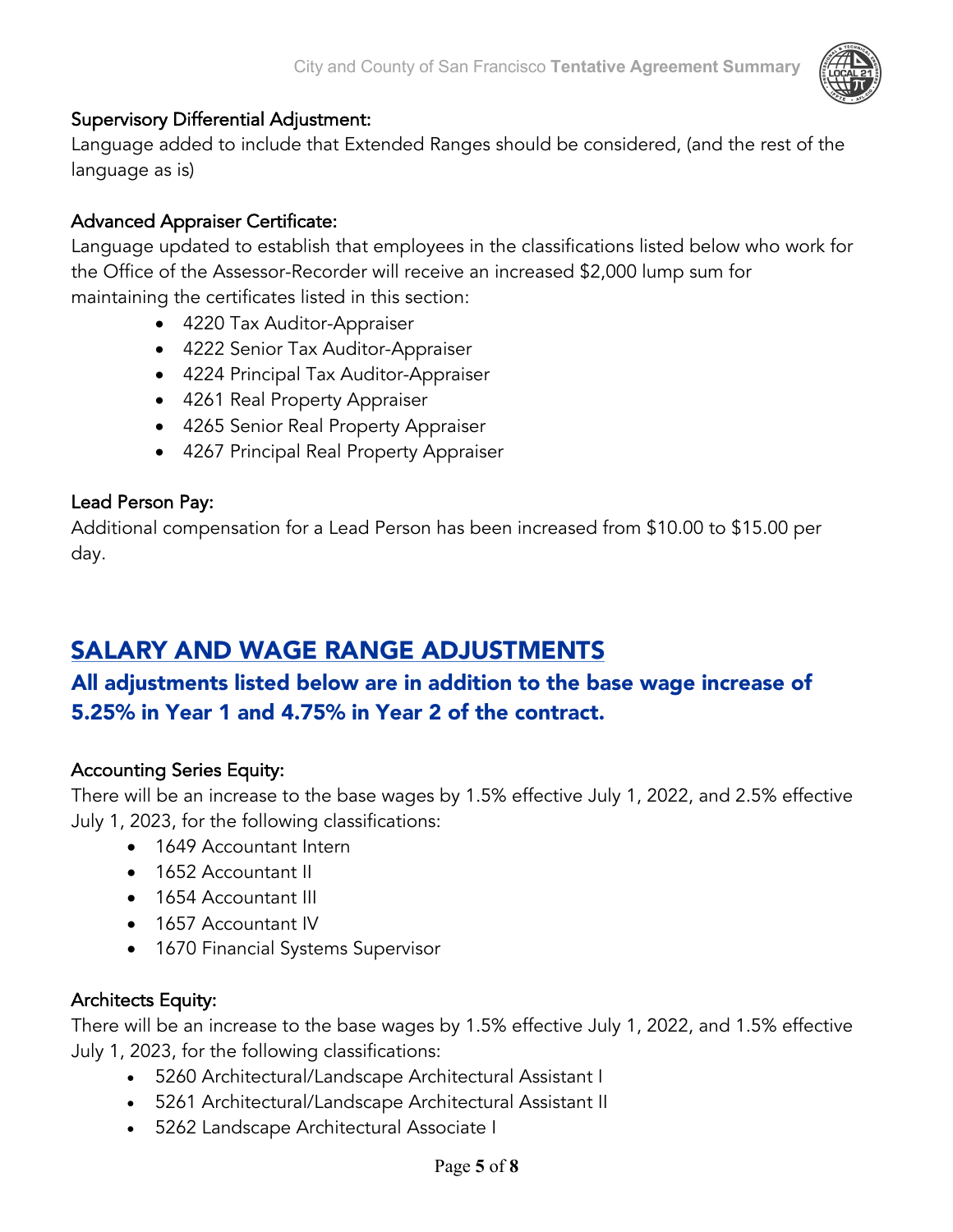

- 5265 Architectural Associate I
- 5266 Architectural Associate II
- 5268 Architect
- 5272 Landscape Architectural Associate II
- 5274 Landscape Architect

There will be an increase to the base wages by 2.5% effective July 1, 2022, and 2.5% effective July 1, 2023, for the following classifications:

• 5120 Architectural Administrator

## Estate Investigator Equity:

There will be an increase to the base wages by 2.0% effective July 1, 2022, for the following classifications:

- 4230 Estate Investigator
- 4231 Senior Estate Investigator

## Human Resources Equity:

There will be an increase to the base wages by 5.0% effective July 1, 2022, for the following classifications:

- 1241 Personnel Analyst
- 1244 Senior Personnel Analyst

## EEO Programs Specialists Equity:

Effective July 1, 2022, the base wage for the classification set forth below shall be increased by 8.63%.

• 1233 EEO Programs Specialists

This wage adjustment shall be applied prior to the application of any other wage increases effective on July 1, 2022.

## Fire Protection Engineer Parity:

Employees in the 5215 Fire Protection Engineer classification will receive an increase to the base wages by 5.0% effective July 1, 2022.

## IT Equity:

Employees in the 1044 IS Engineer-Principal and 1054 IS Business Analyst-Principal will now have two additional extended range steps with each at 2.5%.

There will be an increase to the base wages by 2.5% effective July 1, 2022, and 2.5% effective July 1, 2023, for the following classifications:

• 1061 IS Program Analyst-Assistant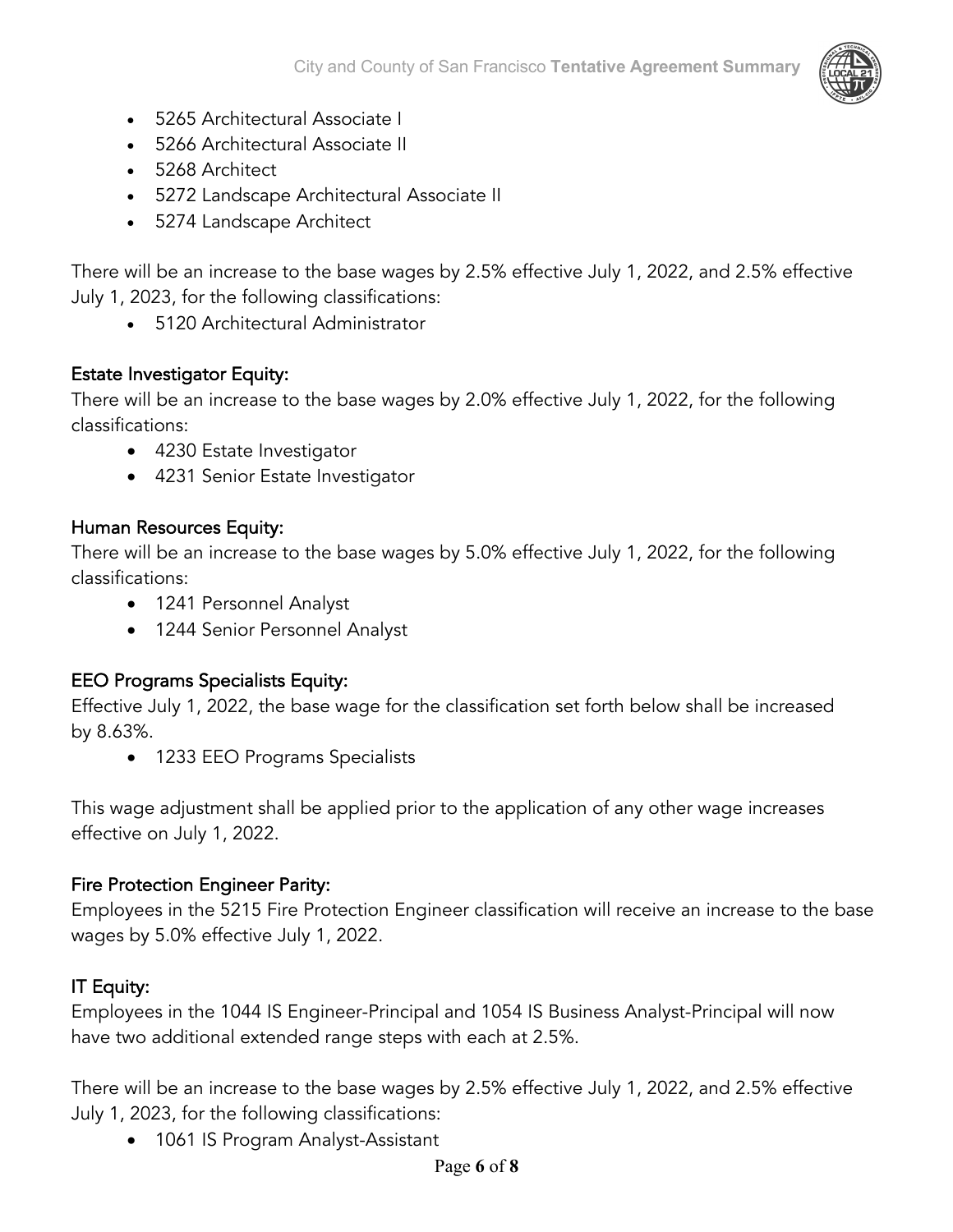

- 1062 IS Programmer Analyst
- 1063 IS Programmer Analyst-Senior
- 1064 IS Programmer Analyst-Principal

## Engineering Series Equity:

There will be an increase to the base wages by 1.5% effective July 1, 2022, and 1.5% effective July 1, 2023, for the following classifications:

- 5201 Junior Engineer
- 5203 Assistant Engineer
- 5241 Engineer
- 5211 Senior Engineer/ Architect/Landscape Architect
- 5212 Principal Engineer/Architect/Landscape Architect
- 5209 Industrial Engineer
- 5214 Building Plans Engineer
- 5218 Structural Engineer
- 5219 Senior Structural Engineer
- 5174 Administrative Engineer

There will be an increase to the base wages by 2.5% effective July 1, 2022, and 2.5% effective July 1, 2023, for the following classification:

• 5207 Associate Engineer

## Health Program Educator Equity:

Effective July 1, 2022, the base wage for the classification set forth below shall be increased by one percent (1.0%). Effective July 1, 2023, the base wage for the classification set forth below shall be increased by one percent (1.0%).

• 2822 Health Program Educator

## Senior Health Program Educator:

Effective July 1, 2022, the base wage for the classification set forth below shall be increased by one percent (1.0%). Effective July 1, 2023, the base wage for the classification set forth below shall be increased by one percent (1.0%).

• 2825 Senior Health Program Educator

## Physician Assistant Parity:

Employees in the 2218 Physician Assistant classification will now receive the following premiums that employees in the 2328 Nurse Practitioners classification are eligible for:

- shift differential
- standby pay
- quality of care premium
- jail health services premium